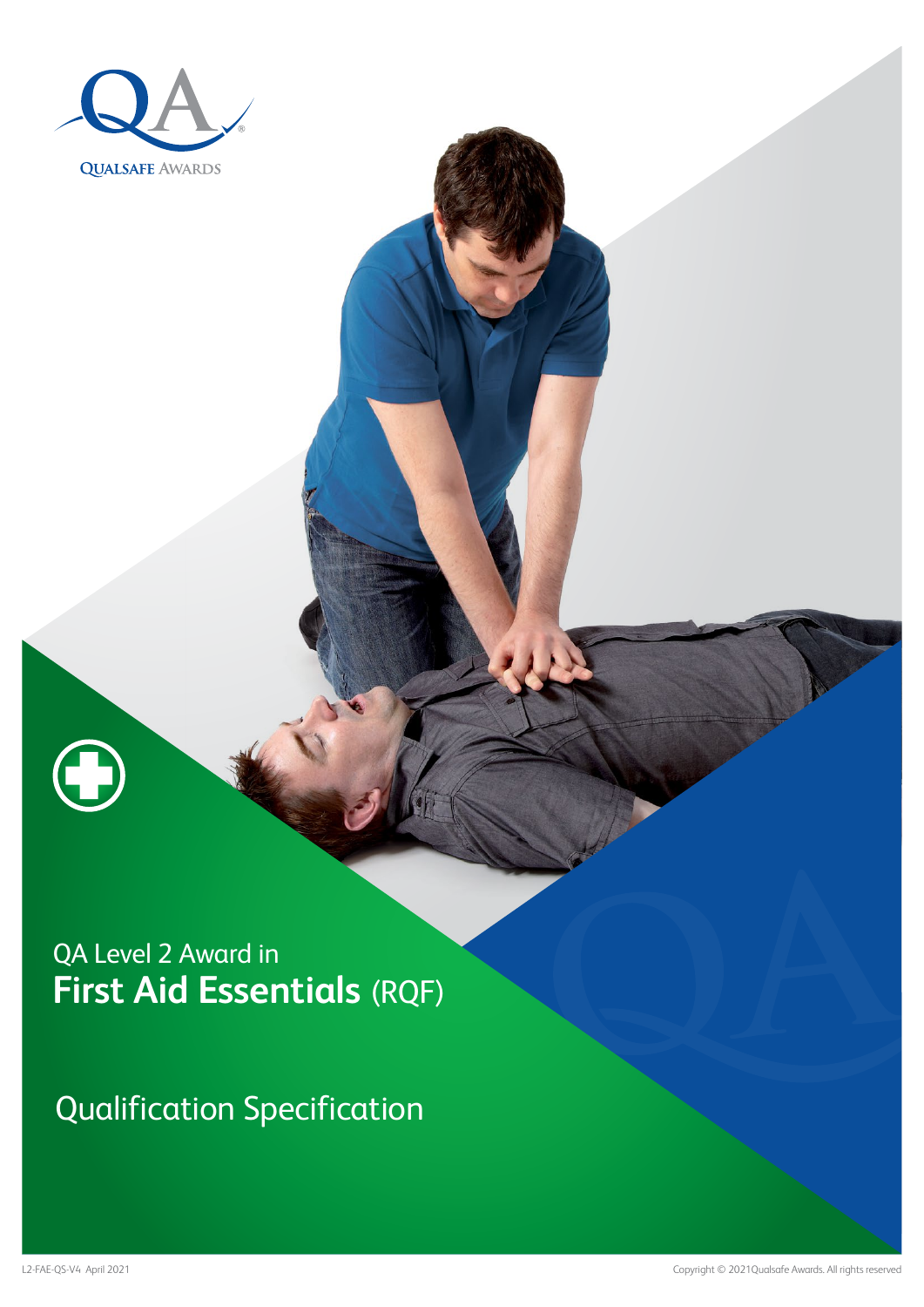## **Contents**

#### **[Qualification approval](#page-4-0)**

#### **[Course/Centre administration....................07](#page-6-0)** Registering Learners [...................................................07](#page-6-0)

[Ongoing support...........................................................09](#page-8-0)



[Appendix 4 – Qualifications suitable for](#page-14-0)  [internal quality assurance...........15](#page-14-0)

#### **Key Qualification Information**

Qualification number: Operational start date: Total Qualification Time (TQT): Guided Learning Hours (GLH): Credit value: Number of units: Assessment methods:

#### **603/2653/0 11 Dec 2017**

**10 6 (minimum)**

- **1 1 mandatory unit**
- **Theory assessment:**
- **1 x 16 multiple choice question paper (minimum score 11)**
- **• Practical assessment 4 completed throughout the course**

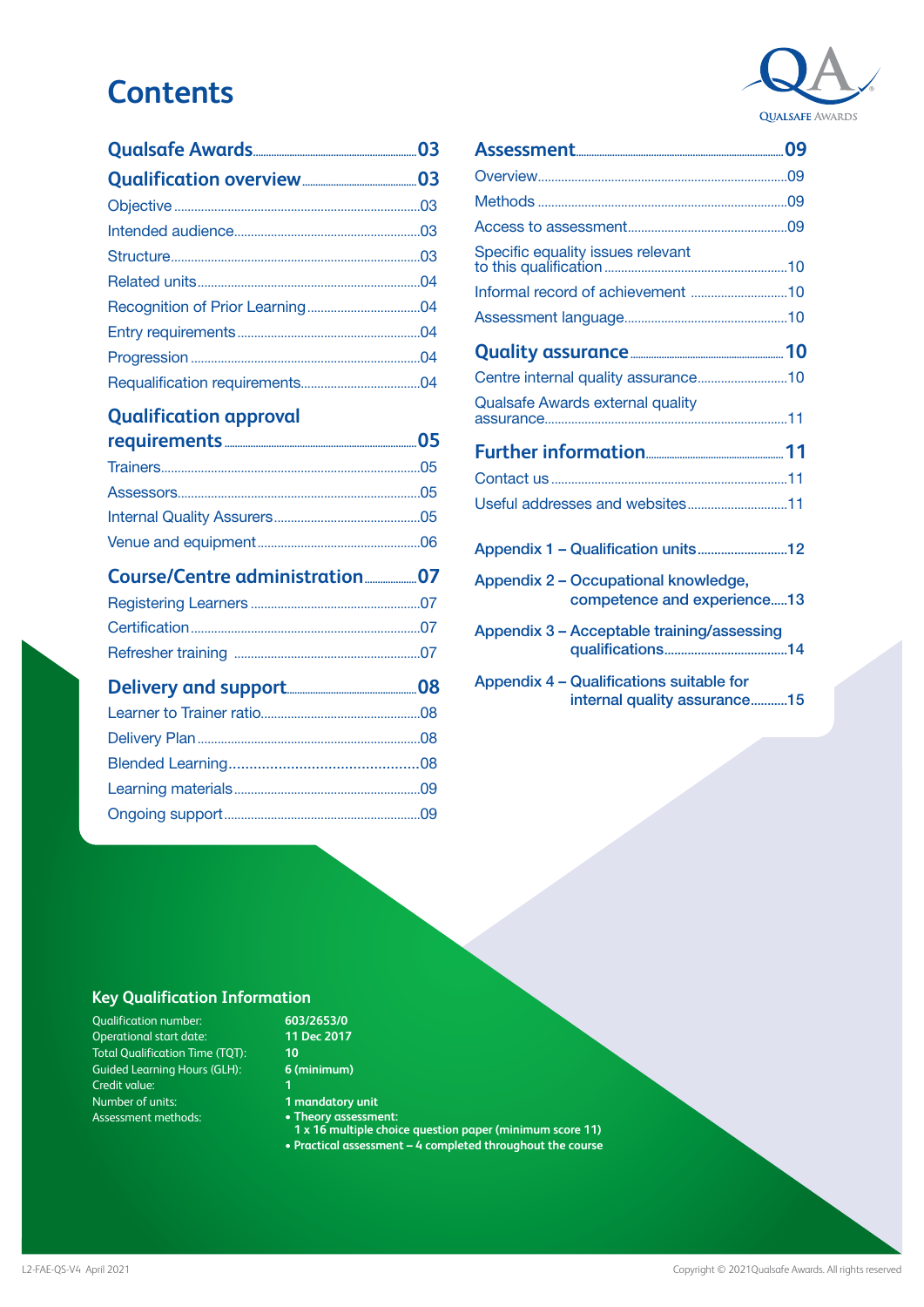

## <span id="page-2-0"></span>**Qualsafe Awards**

Not only is Qualsafe Awards (QA) one of the largest Awarding Organisations (AO) in the UK, we are also the biggest AO for First Aid qualifications, making us an extremely trusted and recognisable name that employers look for when selecting a training provider.

We are recognised and regulated by the Office of Qualifications and Examinations Regulation (Ofqual), Qualifications Wales and the Northern Ireland Council for the Curriculum, Examinations and Assessment (CCEA). This means we can offer Centres an extensive range of qualification suites including First Aid; Prehospital Care; Health and Safety; Mental Health First Aid; Licensing; Food Safety; Fire Safety; Education and Training; Manual Handling and Health and Social Care.

With a specialist team of subject matter experts on hand to support our Centres, including A&E Consultants, doctors, paramedics, nurses, physiotherapists and specialists in other sectors such as mental health, you can be confident that you are truly working with the industry experts.

# **Qualification overview**

This qualification forms part of the QA First Aid suite of qualifications. The qualification and learning outcomes are based on the recommendations of:

- Resuscitation Council (UK)
- A distinguished panel of experts in emergency medical care

This QA qualification is based on the Health and Safety Executive (HSE) training standard for delivery of First Aid at Work (FAW) courses for the purposes of the Health and Safety (First Aid) Regulations 1981.

Learners should be able to demonstrate the practical administration of safe, prompt, effective first aid in situations which can arise when providing care.

This qualification specification provides information for Centres about the delivery of the QA Level 2 Award in First Aid Essentials (RQF) and includes the unit information, assessment methods and quality assurance arrangements.

#### **Objective**

The objective of the qualification is to benefit Learners by preparing them to deal with a range of first aid situations.

#### **Intended audience**

This qualification is for people who have a specific interest or a responsibility at work, or in voluntary and community activities, to be able to provide basic first aid to people they are caring for when dealing with an emergency.

#### **Structure**

This qualification contains 1 mandatory unit with a Total Qualification Time (TQT) of 10 hours. Full details of this unit are in *Appendix 1.*

Learners must complete all assessments in the unit successfully within the registration period to achieve the qualification. The maximum period to achieve this qualification, including any referrals is 4 weeks.

TQT is the total number of hours required for a Learner to achieve this qualification. It has 2 elements:

• Guided Learning Hours (GLH) is the time a Learner is being taught and assessed under the immediate guidance of a Trainer/Assessor, which for this qualification is 6 GLH (minimum), and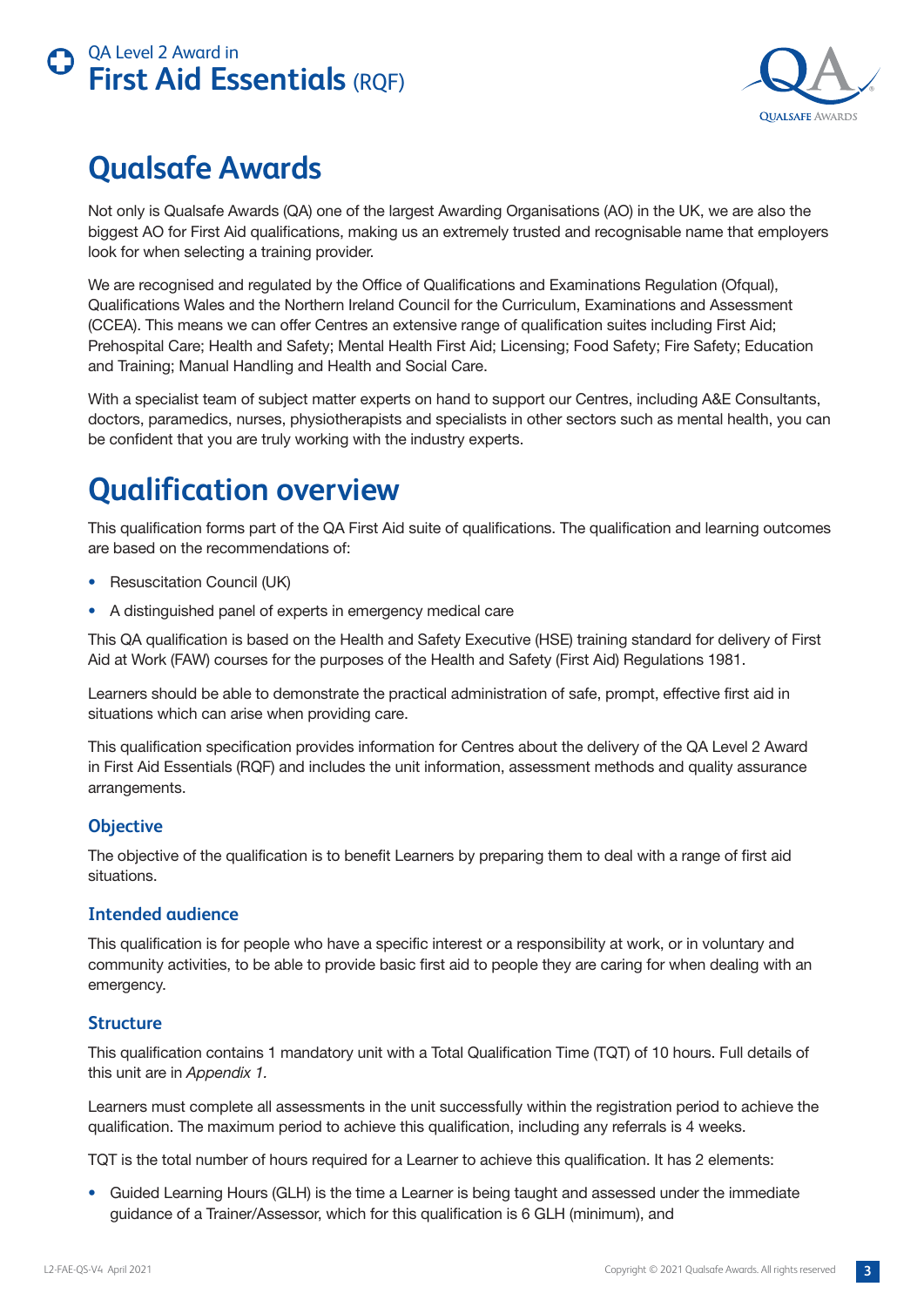

<span id="page-3-0"></span>• The number of hours a Learner will reasonably be likely to spend in preparation and study, including assessment, as directed by, but not under the immediate guidance or supervision of a Trainer, e.g. pre-course reading, which for this qualification is 4 hours

#### **Related units**

The QA Level 2 Award in First Aid Essentials (RQF) contains 1 unit that also appears as unit 1 (First Aid Essentials) of the QA Level 2 Award in Activity First Aid (RQF).

Therefore, assessments gained through the First Aid Essentials unit may be used as RPL towards achievement of the QA Level 2 Award in First Aid Essentials (RQF) qualification providing it is achieved within its registration period.

#### **Recognition of Prior Learning**

Recognition of Prior Learning (RPL) is a process for recognising any previous learning undertaken or assessments attained by a Learner. The Learner must prove they have met some or all the learning outcomes or assessment criteria for this qualification before RPL can be considered.

Any evidence submitted as RPL must be valid, authentic, reliable, current and specific.

In some cases, Centres may need to carry out mapping against QA learning outcomes and assessment criteria to confirm comparability of qualification certificates or evidence being submitted. Mapping templates created by QA must be used for this process. Please see the QA *Recognition of Prior Learning (RPL) Policy* for further details.

RPL is considered for this qualification. The potential outcomes could include reduction or exemption of:

- Learning outcomes or GLH
- Assessments

RPL for this qualification **must** be approved by QA prior to implementation. **Note:** Charges may apply.

#### **Entry requirements**

Learners must be at least 14 years old on the first day of training and be able to perform practical tasks at floor level. There are no other formal entry requirements but we strongly recommend that Learners have a minimum of Level 1 in literacy and numeracy or equivalent.

#### **Other course requirements**

Due to the practical nature of this course, Learners should wear appropriate clothing and footwear, e.g. trousers and flat footwear.

#### **Progression**

Learners may progress to undertake the QA Level 2 Award in Activity First Aid (RQF).

#### **Requalification requirements**

This qualification is valid for a period of 3 years. The Learner needs to retake the qualification before the certificate expiry date to remain qualified.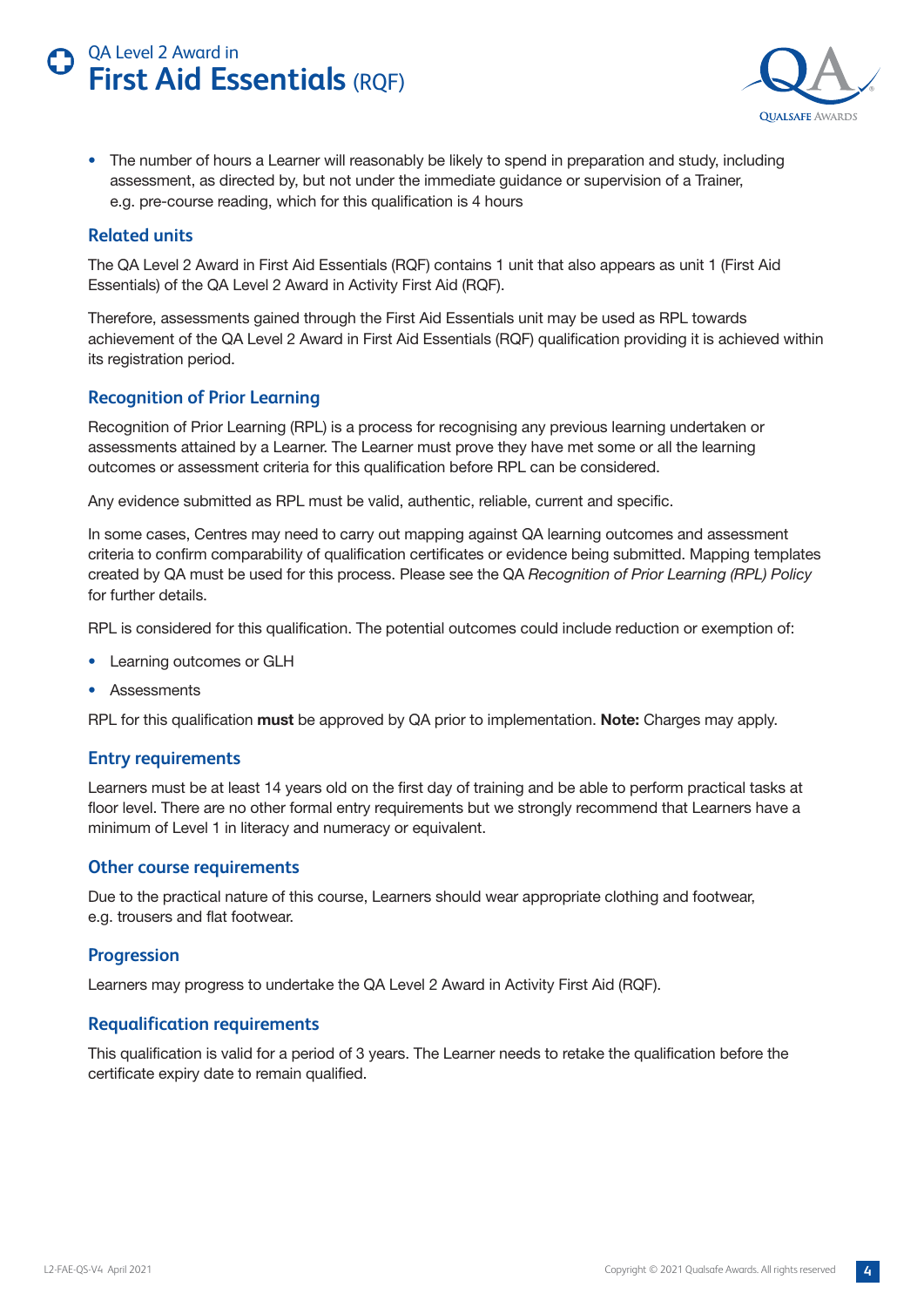

## <span id="page-4-0"></span>**Qualification approval requirements**

Qualsafe Awards requires the Centre:

- To have appropriate policies, systems and procedures in place
- To appoint suitable individuals from their personnel team to train, assess and quality assure their QA qualifications
- To have suitable and adequate venues, equipment and learning resources

In order to secure and maintain approval from QA, Centres need a minimum staffing requirement for each qualification suite they deliver, which for this qualification is:

| <b>One Trainer/Assessor</b>         | Responsible for the delivery and assessment of qualifications                                   |
|-------------------------------------|-------------------------------------------------------------------------------------------------|
| <b>One Internal Quality Assurer</b> | Responsible for quality assuring the delivery, assessment and awarding<br>of this qualification |

Qualsafe Awards requires the Centre staff to read and understand QA's key policies and procedures, and to abide by their contents.

#### **Trainers**

All Trainers should have the skills, knowledge and experience to be able to teach and demonstrate the subject. Each Trainer must be approved by Qualsafe Awards and provide evidence of:

- 1. A first aid at work qualification/medical registration as shown in *Appendix 2*
- 2. An acceptable teaching/training qualification as shown in *Appendix 3*
- 3. An acceptable log/record of teaching first aid as shown in *Appendix 2*

Trainers are expected to keep up to date with the subject area and provide evidence of continuing professional development (CPD).

#### **Assessors**

All Trainers should have the skills, knowledge and experience to be able to teach and demonstrate the subject. Each Trainer must be approved by Qualsafe Awards and provide evidence of:

- 1. A first aid at work qualification/medical registration as shown in *Appendix 2*
- 2. An acceptable assessing qualification as shown in *Appendix 3 or* attendance at relevant Assessor CPD training with an Awarding Organisation (AO)
- 3. An acceptable log/record of assessing first aid as shown in *Appendix 2*

There is no requirement for a separate Assessor when delivering this qualification. Trainers can perform the role of both Trainer and Assessor providing they meet the requirements for each role.

Assessors are expected to keep up to date with the subject area and provide evidence of CPD.

#### **Internal Quality Assurers**

Internal Quality Assurers (IQAs) of this qualification must have knowledge and competency in first aid as well as knowledge and competency in internal quality assurance. Each IQA must be approved by Qualsafe Awards and provide evidence of:

- 1. A first aid at work qualification/medical registration as shown in *Appendix 2*
- 2. An acceptable internal quality assurance qualification as shown in *Appendix 4* **or** attendance at relevant CPD training with an Awarding Organisation (AO)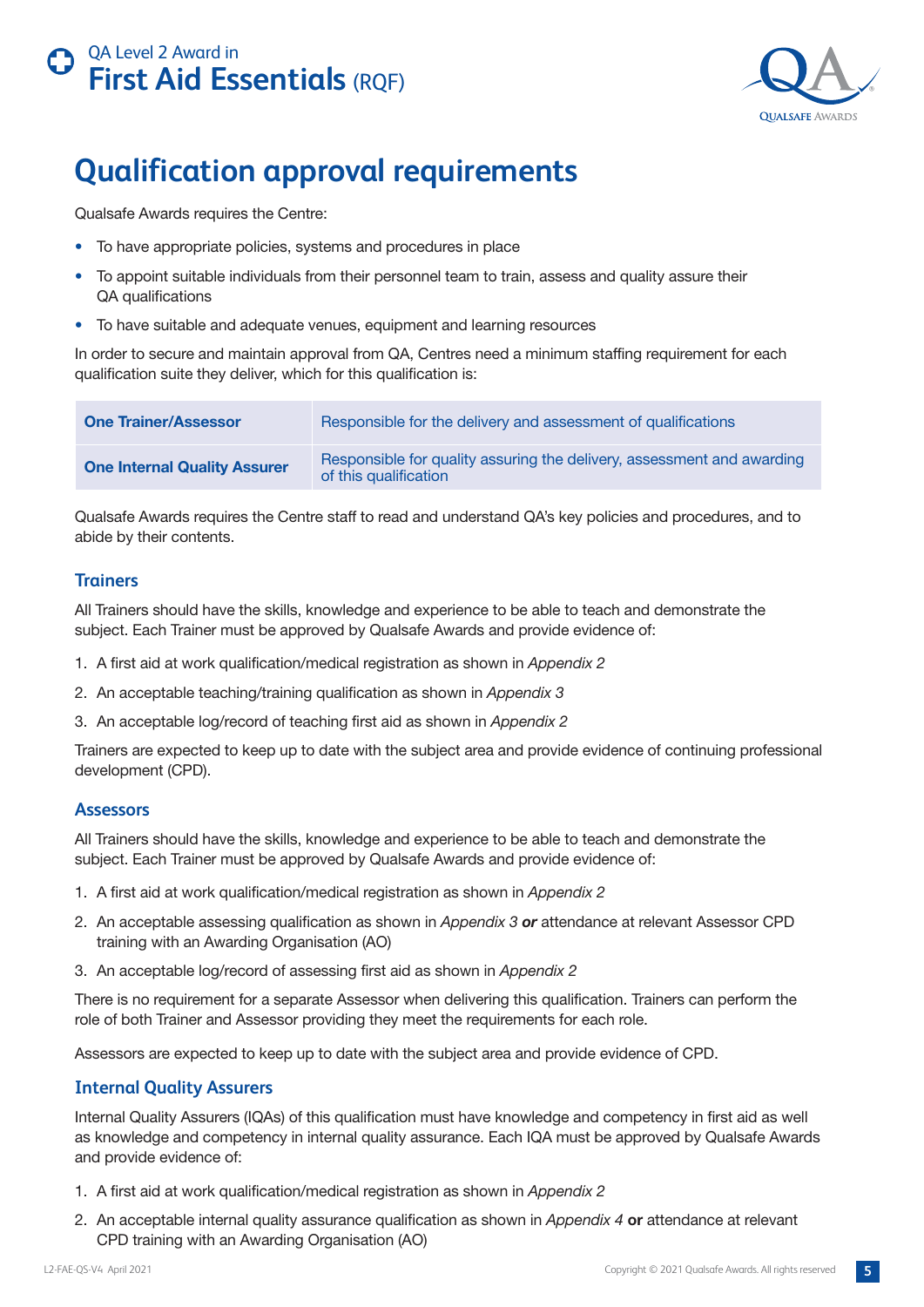

<span id="page-5-0"></span>IQAs are expected to keep up to date with the subject area and provide evidence of CPD.

They must also:

- Have knowledge of the requirements of the qualification they are quality assuring at the time the assessment is taking place
- Have knowledge and understanding of the role of IQAs
- Visit and observe assessments
- Carry out other related internal quality assurance

Full details of the Centre's requirements for internal quality assurance are in the QA C*entre Quality Assurance Guidance.*

**Note:** IQAs cannot quality assure a course for which they were the Trainer and/or Assessor.

#### **Venue and equipment**

Quality training involves using premises conducive to learning and it is a Centre's responsibility to make sure all venues used for training and assessment purposes are suitable and adequate – whether these are hired or in-house training rooms. They must also comply with all current legislation.

In addition, it is important to use a wide range of equipment and learning resources to support delivery.

As a minimum, Centres must make sure their venues, equipment and other resources include:

| Area                                                    | <b>Requirements</b>                                                                                                                                                                                                                                                                       |
|---------------------------------------------------------|-------------------------------------------------------------------------------------------------------------------------------------------------------------------------------------------------------------------------------------------------------------------------------------------|
| <b>Resuscitation manikins</b>                           | Provide at a minimum ratio of 1 manikin to every 4 Learners to facilitate training and assessment of<br>rescue breaths, chest compressions and Automated External Defibrillation (AED) pad placement.                                                                                     |
| <b>Hygiene</b>                                          | Sufficient procedures to maintain hygiene when using resuscitation manikins and other training<br>equipment.                                                                                                                                                                              |
| <b>Audio visual (AV) equipment</b><br>and training aids | Sufficient AV equipment and training aids to facilitate learning using varying teaching methods.                                                                                                                                                                                          |
| <b>Learning materials</b>                               | Provide Learners with clear and accurate reference books/handouts covering the topics included<br>in the qualification. Learners should have access to these reference materials for the validity of<br>their certification.                                                              |
| <b>AED trainers</b>                                     | For qualifications including AED training, at least 1 AED trainer to every 4 Learners. If fewer AED<br>trainers are provided, adjust learning hours/lesson plans accordingly to make sure Learners are<br>not disadvantaged.                                                              |
| <b>Bandages and dressings</b>                           | Sufficient clean bandages, dressings and other items commonly found in a first aid kit to facilitate<br>training and assessment.                                                                                                                                                          |
| <b>Choking vest/manikins</b>                            | Provide Learners with suitable choking vests or manikins to facilitate training and assessment of<br>back blows and abdominal thrusts.                                                                                                                                                    |
| <b>Training venue</b>                                   | The training venue must meet acceptable health and safety standards and be conducive to<br>learning, with sufficient:<br>size, floor surfaces, seating, writing surfaces, toilet facilities, ventilation, lighting, heating, access,<br>exits, cleanliness, absence of distracting noise. |

#### **Optional catastrophic bleeding practical assessment**

The following resources are required for the optional catastrophic bleeding practical assessment:

- A manufactured tourniquet
- Equipment required for the application of an improvised tourniquet
- A replica wound with training equipment for wound packing
- Imitation haemostatic dressings or other dressings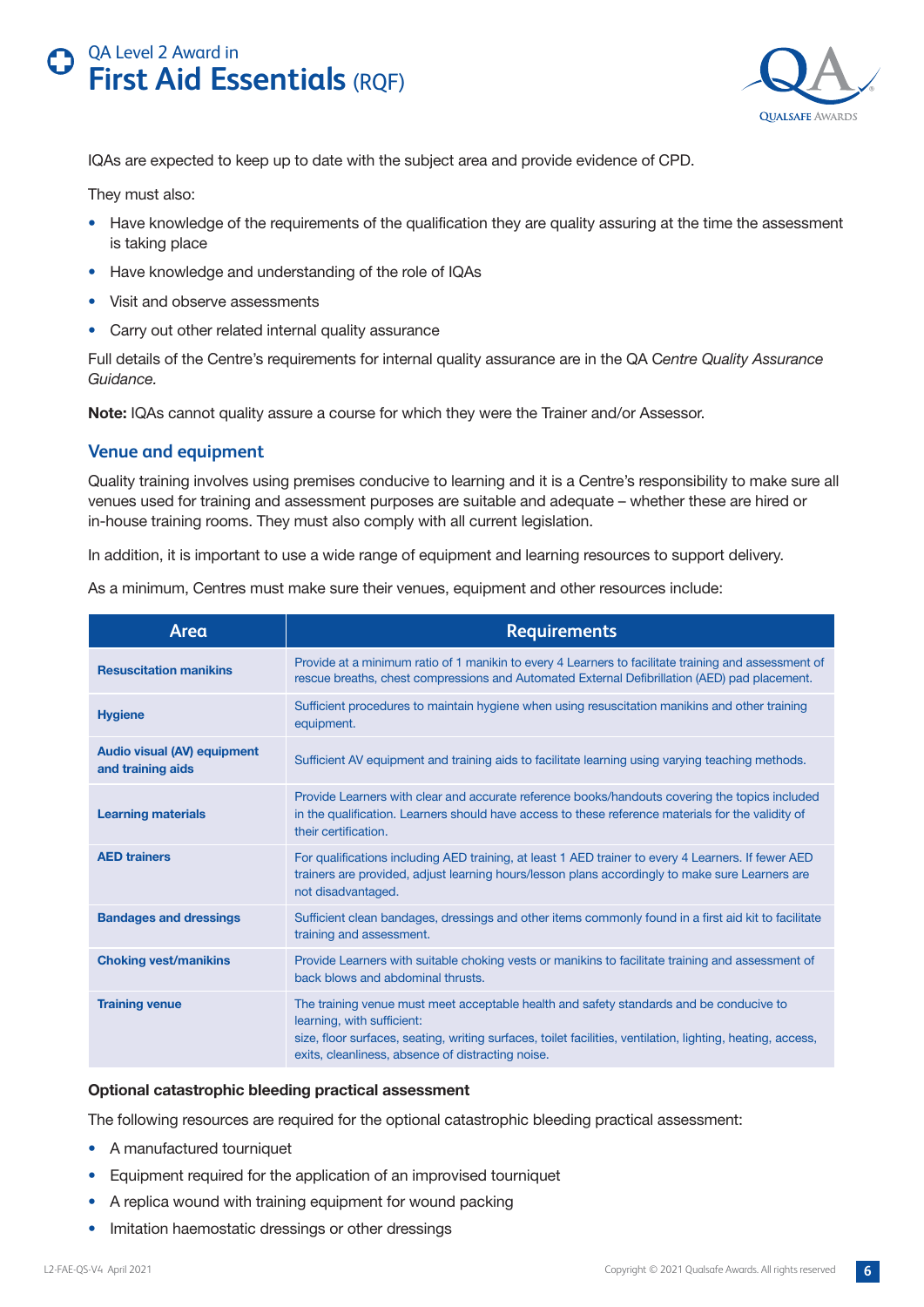

## <span id="page-6-0"></span>**Course/Centre administration**

#### **Registering Learners**

Register Learners with Qualsafe Awards in accordance with the guidance in the QA *Centre Handbook*.

#### **Certification**

After a Learner has completed an assessment, unit or qualification, whether they have passed or not, Centres must enter the details and assessment results on the Customer Portal at: www.qualsafeawards.org

Centres will be given login details and guidance on using the Customer Portal when they are approved to deliver a QA qualification.

The Learner receives 1 certificate on achieving the qualification.

Learners who complete the optional training and assessment for use of tourniquets and haemostatic dressings have additional text included on their certificate that acknowledges these skills.

The certificate date is the date the Learner achieves the unit. This qualification is valid for 3 years. The Learner needs to re-take the course and the assessments on or before the end of the 3 years to remain qualified.

QA have developed a verification tool that means the validity of every certificate can be verified online. This verification tool can be found on the QA website.

#### **Refresher Training**

Qualsafe Awards recommend Learners also complete annual refreshers to maintain their basic skills and keep up to date with any changes to first aid procedures. Recommended annual refresher training/qualifications include:

- QA Level 3 Award in First Aid at Work (Annual Refresher) (RQF)
- QA Level 2 Award in Basic Life Support and Safe Use of an Automated External Defibrillator (RQF)
- QA Level 2 Award in Basic Life Support and Management of Anaphylaxis (RQF)
- QA Level 2 Award in Basic Life Support for Adults and Children (RQF)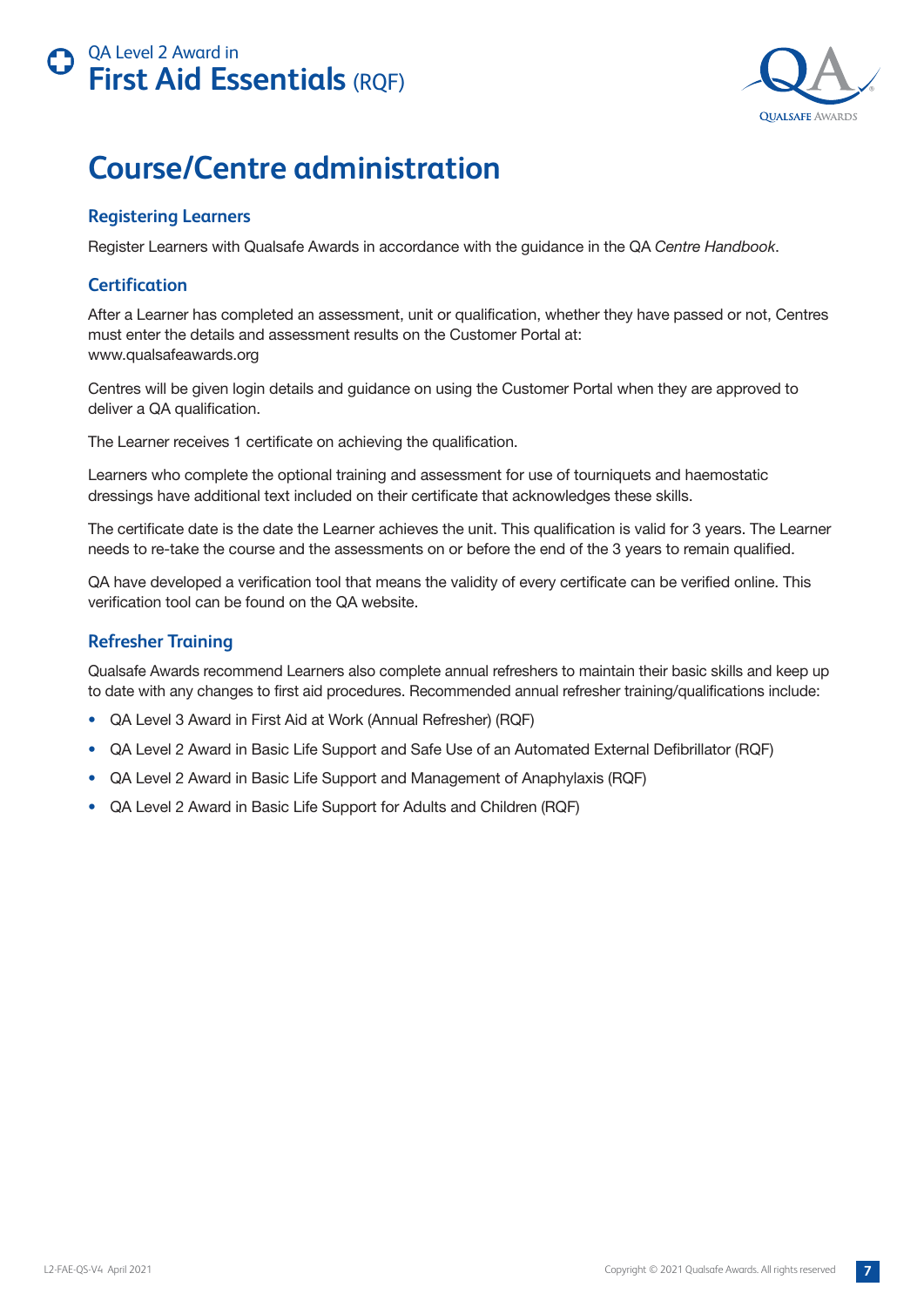



## **Delivery and support**

#### **Learner to Trainer ratio**

To maintain the quality of training and assessment, make sure the class ratio is no more than 12 Learners to 1 Trainer. The assessment space should allow Learners to sit at least 1 metre apart to prevent collusion during the theory/multiple choice question paper assessment. Never allow more Learners on the course than you can cater for during the assessment.

#### **Delivery plan**

Qualsafe Awards provides Centres with a complimentary course programme and detailed lesson plans, which are carefully designed to meet the objective of this qualification and the needs of Learners, making sure Learners are adequately prepared for the assessments.

For Centres wanting to include additional skills, we have created additional lesson plans to include an additional session for catastrophic bleeding, including use of tourniquets and haemostatic dressings.

Centres not using QA lesson plans, which are created and provided free on qualification approval, must submit their own delivery plan and have it approved by us **before** delivering this qualification. **Note:** Charges may apply. The delivery plan should:

- Include a course timetable and detailed lesson plans, clearly showing the required subjects and learning outcomes/assessment criteria are covered and the minimum 6 guided learning hours are met
- Be carefully designed to meet the objective of this qualification and the needs of Learners, making sure Learners are adequately prepared for the assessment
- Be emailed to: info@qualsafeawards.org

#### **Blended learning**

This qualification can be delivered using a combination of distance learning and face-to-face classroom learning and assessment. The 'minimum' amount of classroom hours **must** be as detailed below with the remainder of the GLH having been completed by distance learning:



**Note:** distance learning **must** be completed **before** the face-to-face classroom session and **all** assessments **must** take place in the classroom.

Distance learning can be delivered through either video conferencing or e-Learning. For this qualification, the following option is available:

Centres can use their own e-Learning content or virtual classroom to deliver the distance learning element. **This requires additional approval criteria.** See QA *Blended Learning Policy for Regulated First Aid Qualifications* and QA *Blended Learning Agreement for Regulated First Aid Qualifications*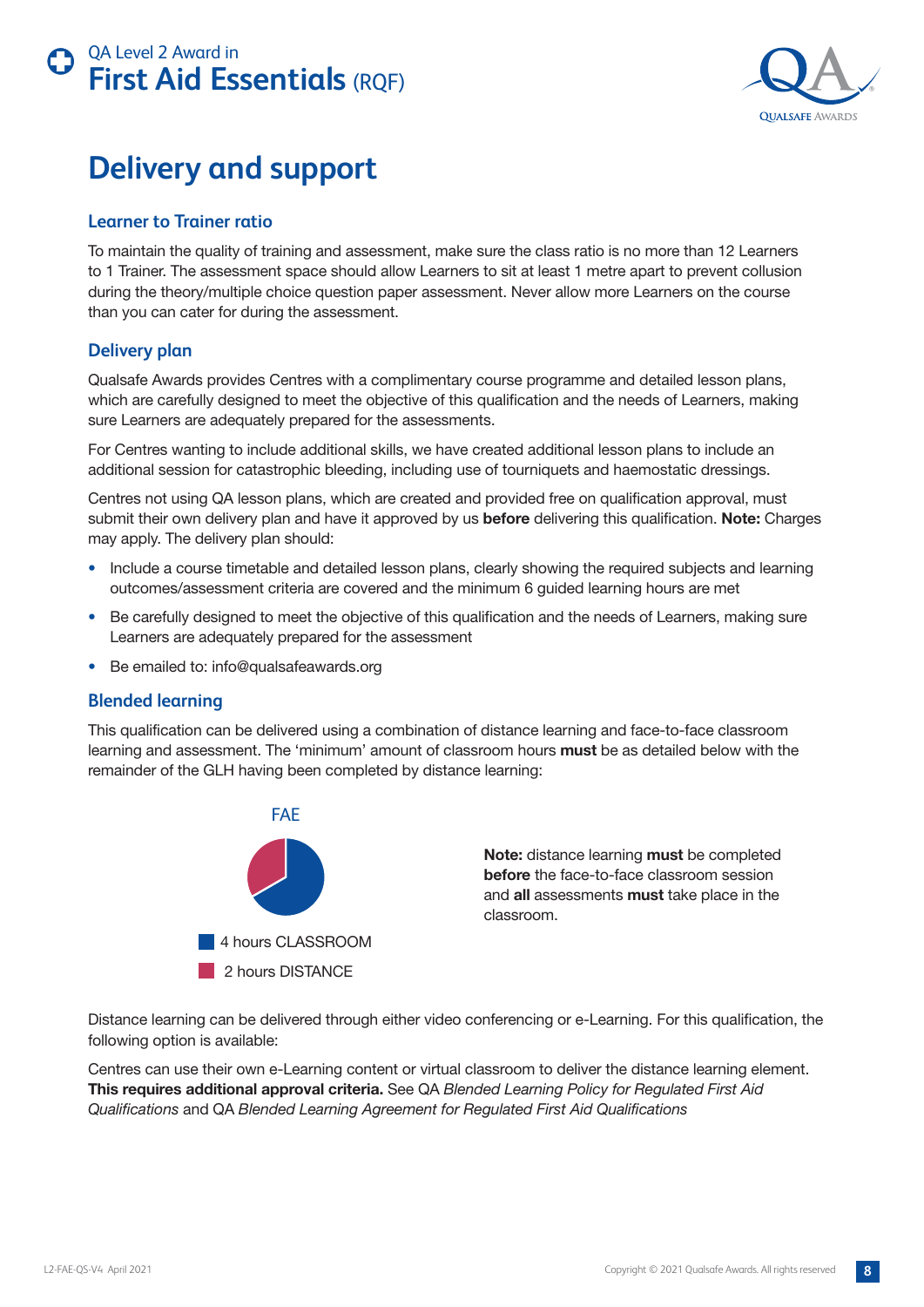

#### <span id="page-8-0"></span>**Learning materials**

Centres must provide each Learner with suitable reference materials that covers the lesson plans and learning outcomes for this qualification. We recommend either:

- *Emergency First Aid Made Easy* by Nigel Barraclough
- *Concise First Aid Made Easy* by Nigel Barraclough

Centres can choose alternative books or other learning materials but these **must be approved** by Qualsafe Awards prior to use. **Note:** Charges may apply.

#### **Ongoing support**

Qualsafe Awards Centres should provide appropriate levels of support to Learners throughout the training. The purpose of the support is to:

- Assess knowledge and competence in relation to learning outcomes and the detailed assessment criteria of the unit within the qualification, see *Appendix 1*
- Give Learners feedback on their progress and how they might be able to improve

## **Assessment**

#### **Overview**

The QA Level 2 Award in First Aid Essentials (RQF) skills and knowledge should be taught and assessed in accordance with currently accepted first aid practice in the UK.

#### **Methods**

Qualsafe Awards has devised externally set, internally marked assessment tools to make sure Learners are assessed against the required knowledge, skills and understanding, as detailed in the learning outcomes and assessment criteria shown in *Appendix 1*. Centres should download all assessment papers from the Customer Portal in advance of the course. For each unit there are:

- Practical assessments observed by the Trainer throughout the course, with the results of each learning outcome recorded on the practical assessment paperwork, see QA *Guide to Assessing First Aid Qualifications*. There are 4 mandatory and 1 optional practical assessment for this qualification:
	- o CPR and safe use of an AED
	- o Unconscious casualty
	- o Wounds, bleeding and shock
	- o Choking casualty
	- o *Optional extra* Catastrophic bleeding
- Theory assessment/multiple choice question papers there is 1 paper per unit for each Learner and Learners should answer all the questions under 'examination' conditions, see QA *Multiple Choice Question Paper Guidelines.*
	- o The maximum time for unit 1 is 25 minutes.
	- o The minimum mark is 11 out of 16 to be considered for an overall 'Pass'

**Note:** Centres should download all assessment papers from the Customer Portal in advance of the course.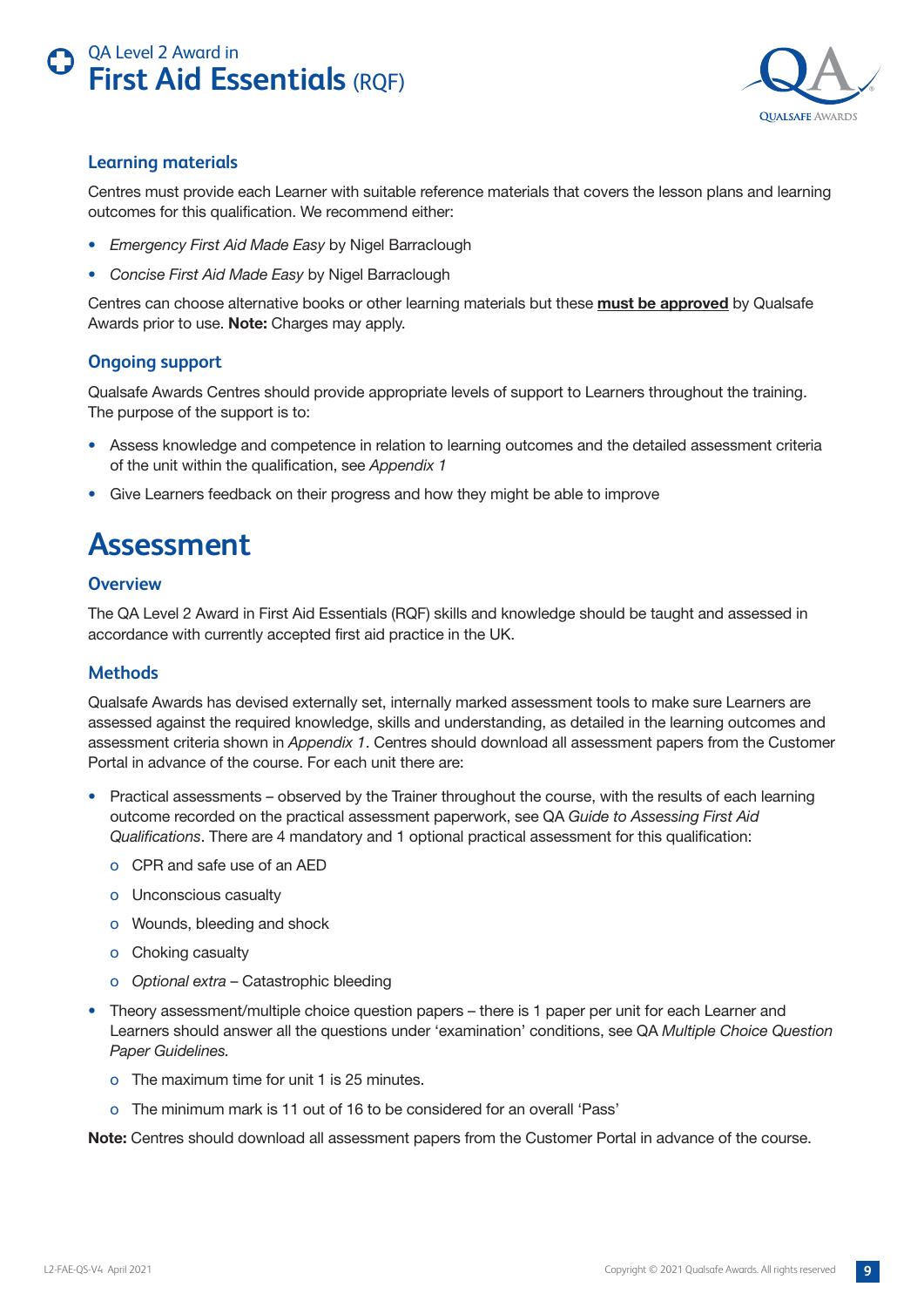

#### <span id="page-9-0"></span>**Access to assessment**

Qualsafe Awards is committed to equality when designing the assessments for this qualification. Centres can make sure they do not unfairly exclude the assessment needs of a particular Learner by following the QA Access to Assessment Policy to determine whether it is appropriate to make a:

- Reasonable adjustment or
- Special consideration

When a reasonable adjustment is made or requested, e.g. written or theory assessment delivered verbally, Centres must complete a Reasonable Adjustment Form and send it to QA with any relevant supporting evidence. Centres should retain a copy of this form for their own records.

Learners may be eligible for a special consideration if they have been affected by adverse circumstances beyond their control. A Special Consideration Request Form should be completed and sent to QA for consideration with any relevant supporting evidence prior to implementation. Centres should retain a copy of this form for their own records.

**Note:** If you have any suggestions for improvements, please let us know.

Learners should be informed about the Centre's and QA's appeals procedures and how they can access these.

#### **Specific equality issues relevant to this qualification**

It is important no Learner is turned away from a training course due to disabilities or impairments. To assess competence and gain certification however, the Learner will need to demonstrate certain practical skills. For instance, for first aid qualifications the Learner must be assessed performing practical tasks such as CPR, as per QA *Guide to Assessing First Aid Qualifications*. To pass the assessment, the Learner must demonstrate the required practical skills without assistance from a third party (unless authorised by QA following a reasonable adjustment request).

#### **Informal record of achievement**

If a Learner with disabilities cannot perform 1 or more of the practical tasks required, it may be possible for the Centre to provide a letter recording the learning outcomes that the Learner achieved. For example, a Learner may be able to demonstrate 'chest compression only CPR', instruct a third party how to place a casualty in the recovery position and pass the theoretical assessments. The letter should clearly state that "this record of achievement does **not** constitute a QA Level 2 Award in First Aid Essentials (RQF)".

#### **Assessment language**

Assessment in British Sign Language (BSL) may be permitted for this qualification for the purpose of a Reasonable Adjustment. See QA *Access to Assessment Policy*.

Assessment in languages other than English may be permitted. However, the certificate issued could only be used to support a role in the workplace as long as proficiency in English is not required for the role supported by this qualification. See QA *Language Policy*.

Prior approval from QA is required before any assessment is delivered through BSL or a language other than English. Any request will be considered in terms of viability and there may be charges depending on the work required to meet the request, e.g. translating assessment papers.

If a Learner passes the assessment process in another language or through BSL, their certificate will show extra information, including the language of assessment and if required, confirmation of the context in which the certificate can be used.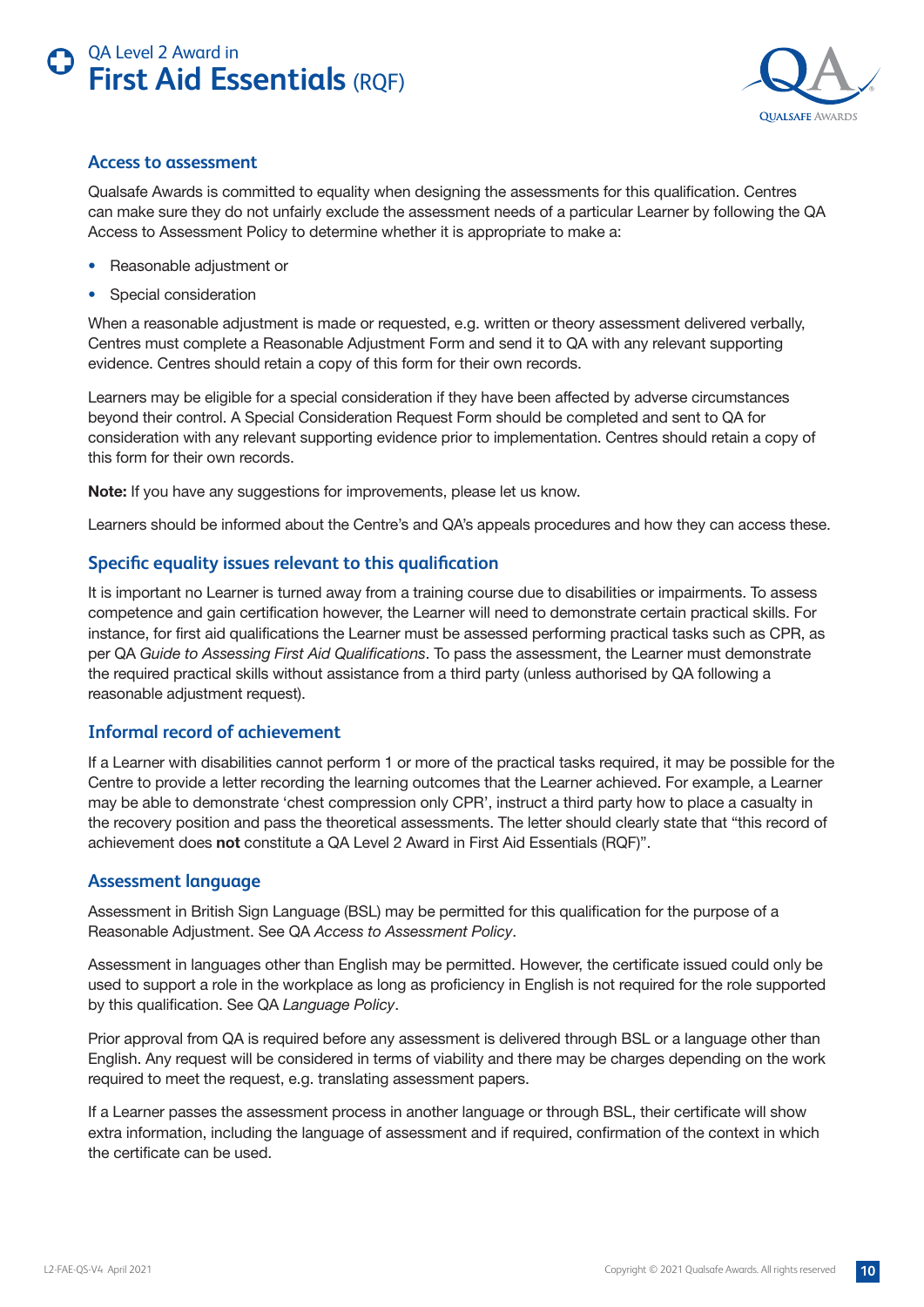<span id="page-10-0"></span>![](_page_10_Picture_0.jpeg)

![](_page_10_Picture_1.jpeg)

## **Quality assurance**

#### **Centre internal quality assurance**

The Centre is required to sample a reasonable amount of assessments as part of the quality assurance of the qualification. This standardisation of assessment across Learners and Trainers is to make sure there is fairness and consistency in assessment practices. Further details can be found in the QA *Centre Quality Assurance Guidance*.

Centres must retain all Learner documents and records for a period of 3 years and make sure these are available for review by Qualsafe Awards or their representatives, e.g. External Quality Assurers (EQAs), on request.

#### **Qualsafe Awards external quality assurance**

Qualsafe Awards operates a system of ongoing monitoring, support and feedback for approved Centres across the United Kingdom.

QA employs a risk-based model to decide the frequency of external quality assurance activity.

Further details of the Qualsafe Awards' external quality assurance programme are available in the QA *Centre Quality Assurance Guidance*.

## **Further information**

#### **Contact us**

If you have any queries or comments we would be happy to help you, contact us:

Email: [info@qualsafeawards.org](mailto:info%40qualsafeawards.org?subject=)

Tel: 0330 660 0899

#### **Useful addresses and websites**

- Qualsafe Awards, City View, 3 Wapping Road, Bradford, BD3 0ED [www.qualsafeawards.org/home](http://www.qualsafeawards.org/home)
- Office of Qualifications and Examinations Regulation (Ofqual): [www.gov.uk/government/organisations/ofqual](http://www.gov.uk/government/organisations/ofqual)
- Scottish Qualifications Authority (SQA) Accreditation:<http://accreditation.sqa.org.uk>
- Qualifications Wales: [www.qualificationswales.org](http://www.qualificationswales.org)
- Health & Safety Executive (HSE): [www.hse.gov.uk](http://www.hse.gov.uk)
- Resuscitation Council (UK): [www.resus.org.uk](http://www.resus.org.uk)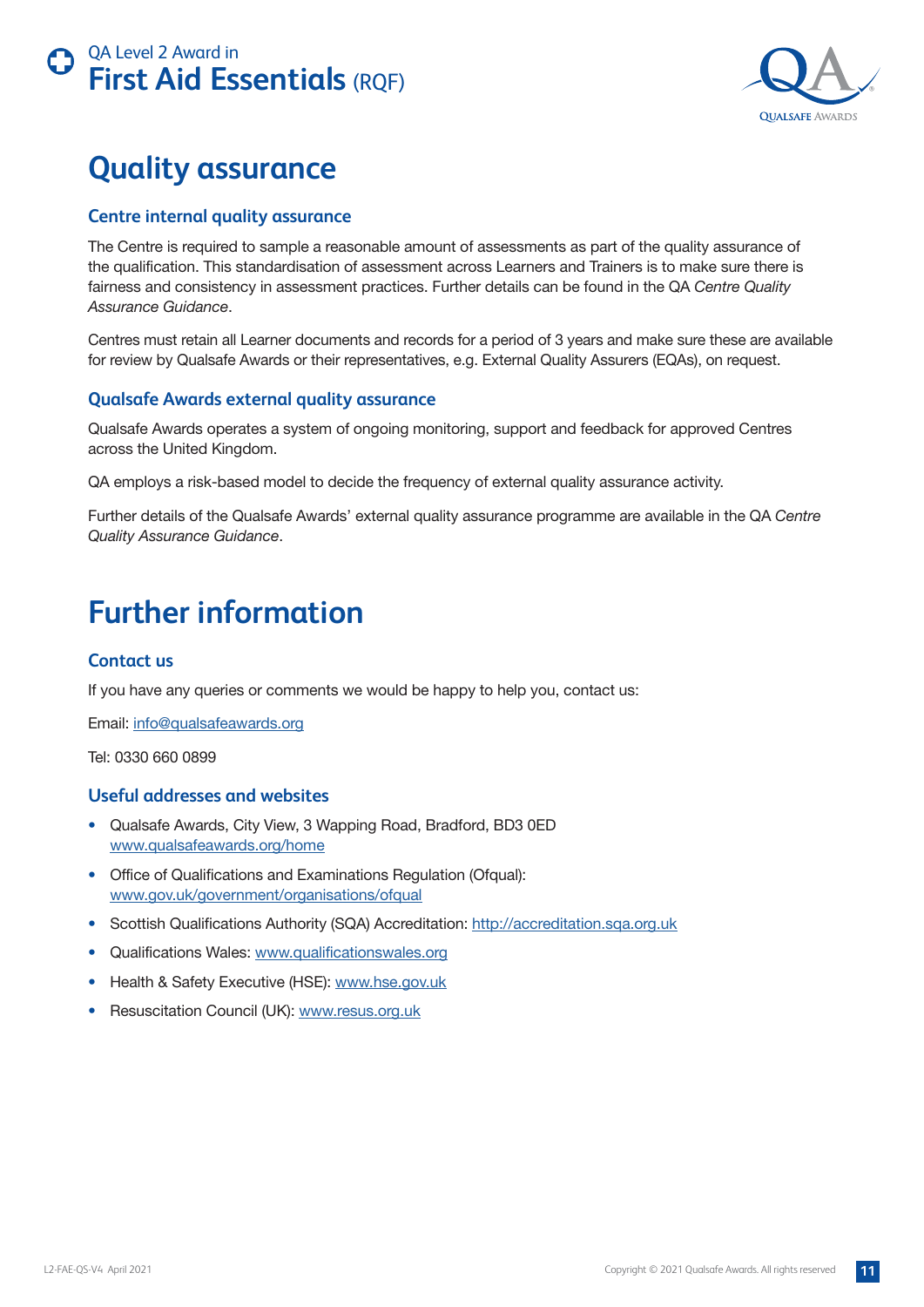![](_page_11_Picture_1.jpeg)

# <span id="page-11-0"></span>**Appendix 1 – Qualification unit**

The QA Level 2 Award in First Aid Essentials (RQF) has 1 unit that Learners are required to complete in order to achieve the qualification.

| Title:                                                                            | <b>First Aid Essentials</b>                                                                                                                                                                                                                                                                                                      |
|-----------------------------------------------------------------------------------|----------------------------------------------------------------------------------------------------------------------------------------------------------------------------------------------------------------------------------------------------------------------------------------------------------------------------------|
| GLH:                                                                              | 6 (minimum)                                                                                                                                                                                                                                                                                                                      |
| Level:                                                                            | $\overline{2}$                                                                                                                                                                                                                                                                                                                   |
| <b>Credit value:</b>                                                              | 1                                                                                                                                                                                                                                                                                                                                |
| <b>Learning outcomes</b><br><b>The Learner will:</b>                              | <b>Assessment criteria</b><br><b>The Learner can:</b>                                                                                                                                                                                                                                                                            |
| 1. Understand the role and<br>responsibilities of a first<br>aider                | 1.1 Identify the role and responsibilities of a first aider<br>1.2 Identify how to minimise the risk of infection to self and others<br>1.3 Identify the need for establishing consent to provide first aid<br>1.4 Identify the first aid equipment that should be available<br>1.5 Describe the safe use of first aid equipment |
| 2. Be able to assess an incident                                                  | 2.1 Conduct a scene survey<br>2.2 Conduct a primary survey of a casualty<br>2.3 Give examples of when to call for help                                                                                                                                                                                                           |
| 3. Be able to manage an<br>unresponsive casualty who<br>is breathing normally     | 3.1 Assess a casualty's level of consciousness<br>3.2 Open a casualty's airway and check breathing<br>3.3 Identify when to place an unconscious casualty into the recovery position<br>3.4 Place an unresponsive casualty in the recovery position<br>3.5 Manage a casualty who is in seizure                                    |
| 4. Be able to manage an<br>unresponsive casualty who<br>is not breathing normally | 4.1 Recognise the need to commence Cardiopulmonary Resuscitation (CPR)<br>4.2 Demonstrate CPR using a manikin<br>4.3 Identify the accepted modifications to CPR for children                                                                                                                                                     |
| 5. Be able to recognise and<br>assist a casualty who is<br>choking                | 5.1 Describe how to identify a casualty with a:<br>• Partially blocked airway<br>• Completely blocked airway<br>5.2 Administer first aid to a casualty who is choking                                                                                                                                                            |
| 6. Be able to manage a<br>casualty with external<br>bleeding                      | 6.1 Identify the types of external bleeding<br>6.2 Control external bleeding                                                                                                                                                                                                                                                     |
| 7. Be able to manage a<br>casualty who is in shock                                | 7.1 Recognise shock<br>7.2 Administer first aid to a casualty who is in shock                                                                                                                                                                                                                                                    |
| 8. Be able to manage a<br>casualty with a minor injury                            | 8.1 Administer first aid to a casualty with small cuts, grazes and bruises<br>8.2 Administer first aid to a casualty with minor burns and scalds<br>8.3 Administer first aid to a casualty with small splinters                                                                                                                  |
| <b>Other information</b>                                                          | <b>Cardiopulmonary Resuscitation (CPR)</b><br>Must include correct placement of AED pads and following of AED instructions                                                                                                                                                                                                       |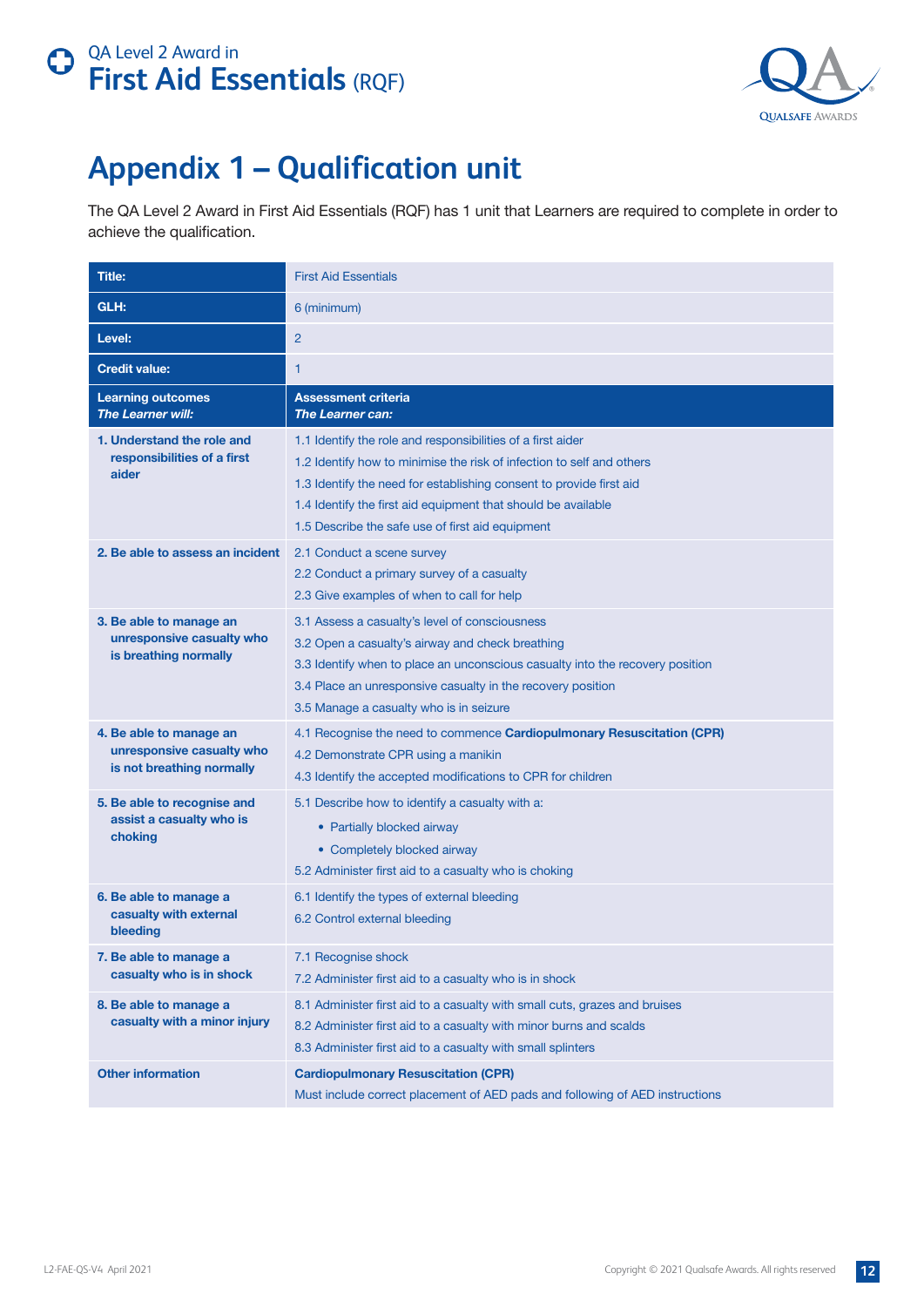![](_page_12_Picture_1.jpeg)

## <span id="page-12-0"></span>**Appendix 2 – Occupational knowledge, competence and experience**

#### **Occupational knowledge and competence**

All Trainers, Assessors, IQAs and EQAs must have occupational knowledge and competence in first aid.

Acceptable evidence includes:

- Holding a current First Aid at Work certificate issued by an Ofqual/SQA Accreditation/Qualifications Wales/ CCEA Regulation recognised Awarding Organisation/Body (or equivalent\*) **or**
- Holding a current Offshore First Aid Certificate issued by a HSE approved training provider **or**
- Current registration as a Doctor with the General Medical Council (GMC)\*\* **or**
- Current registration as a Nurse with the Nursing and Midwifery Council (NMC)\*\* **or**
- Current registration as a Paramedic with the Health and Care Professions Council (HCPC)\*\*

\*recognised First Aid at Work certificate equivalents must be submitted to QA with comprehensive mapping which evidences that all assessment criteria of the FAW qualification have been achieved within the past 3 years.

\*\*registered healthcare professionals must act within their scope of practice and therefore have current expertise in first aid to teach/assess the subject.

#### **Teaching experience**

All Trainers must have experience in teaching first aid. Acceptable evidence includes either of the following:

- A 36-hour log of teaching first aid within 3 years. At least 1 First Aid at Work qualification delivered within 6 months **or**
- A record of being observed by a qualified/approved Trainer within 12 months, during which practical and theoretical topics were delivered competently for a duration of 6 GLH

#### **Assessing experience**

All Assessors must have experience in assessing first aid. Acceptable evidence includes either of the following:

- A log of performing assessments on 6 first aid courses within 3 years **or**
- A record of being observed by a qualified/approved Assessor within 12 months, during which 4 practical and 1 theoretical assessment were delivered competently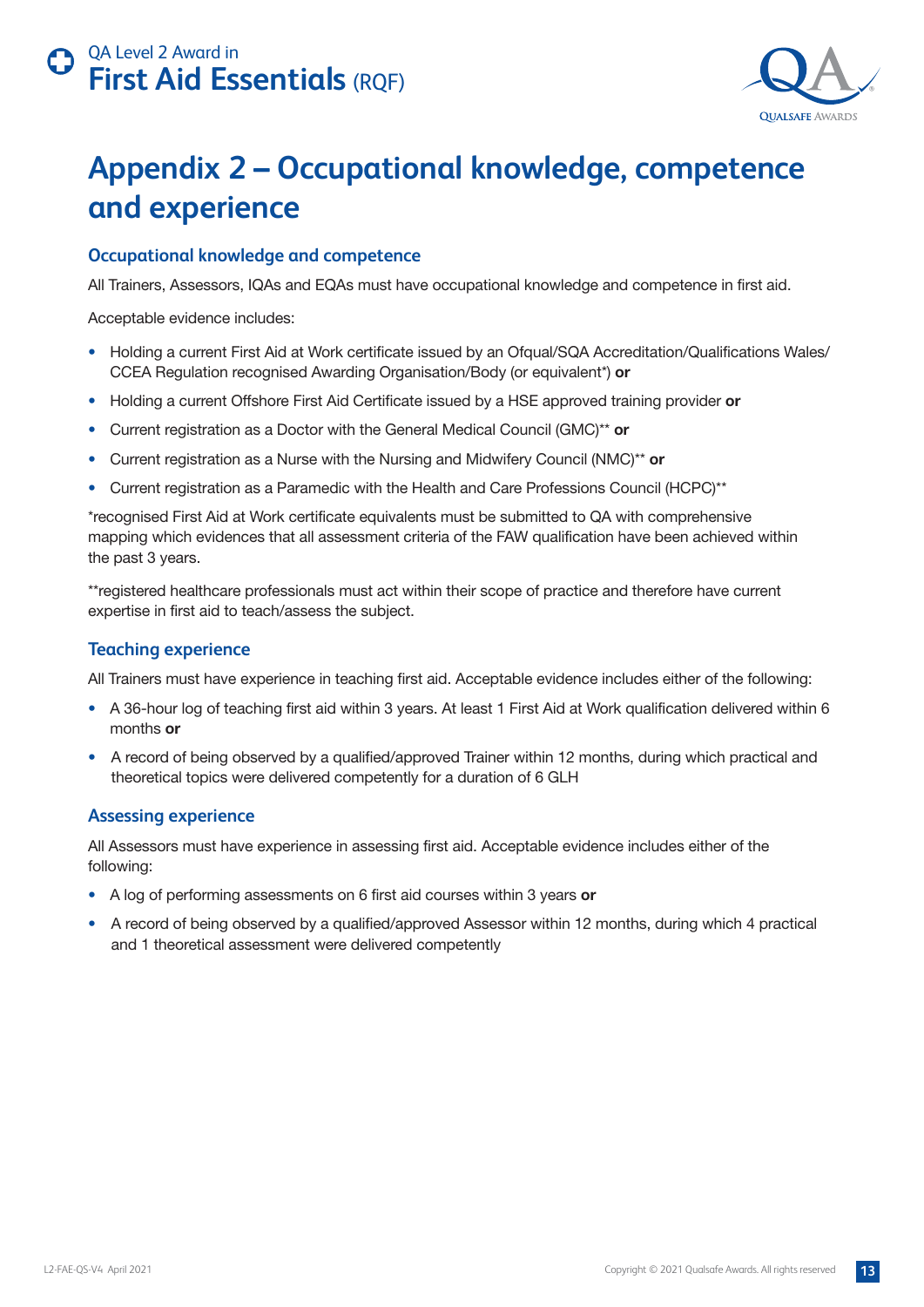![](_page_13_Picture_1.jpeg)

# <span id="page-13-0"></span>**Appendix 3 – Acceptable training/assessing qualifications**

This list is not exhaustive but provides a guide to acceptable training and/or assessing qualifications. Trainers who also assess student competence must hold an acceptable assessor qualification to enable them to perform both functions.

| Qualification                                                                                                                                                             | <b>Train</b> | Assess*    |
|---------------------------------------------------------------------------------------------------------------------------------------------------------------------------|--------------|------------|
| CURRENT QUALIFICATIONS (available for new trainers/assessors to undertake):                                                                                               |              |            |
| Level 3 Award in Education and Training                                                                                                                                   | $\sqrt{}$    | $\sqrt{ }$ |
| Level 4 Certificate in Education and Training                                                                                                                             | √            |            |
| Level 5 Diploma in Education and Training                                                                                                                                 |              |            |
| Level 3 Award in Teaching and Assessing in First Aid Qualifications (QCF or RQF)                                                                                          | $\sqrt{}$    |            |
| Cert Ed/PGCE/B Ed/M Ed                                                                                                                                                    |              |            |
| SVQ 3 Learning and Development SCQF Level 8                                                                                                                               | √            |            |
| SVQ 4 Learning and Development SCQF Level 9                                                                                                                               | √            |            |
| <b>TQFE (Teaching Qualification for Further Education)</b>                                                                                                                |              |            |
| Planning and Delivering Learning Sessions to Groups SCQF Level 6 (SQA Unit)                                                                                               |              |            |
| SCQF Level 6 Award in Planning and Delivering Learning Sessions to Groups (SQA Accredited)                                                                                |              |            |
| L&D Unit 6 Manage Learning and Development in Groups SCQF Level 8 (SQA Accredited)                                                                                        |              |            |
| L&D Unit 7 Facilitate Individual Learning and Development SCQF Level 8 (SQA Accredited)                                                                                   |              |            |
| L&D Unit 8 Engage and Support Learners in the Learning and Development Process SCQF Level 8<br>(SQA Accredited)                                                           |              |            |
| Carry Out the Assessment Process SCQF Level 7 (SQA Unit)                                                                                                                  |              |            |
| Level 3 Award in Assessing Competence in the Work Environment                                                                                                             |              |            |
| Level 3 Award in Assessing Vocationally Related Achievement                                                                                                               |              |            |
| Level 3 Award in Understanding the Principles and Practices of Assessment                                                                                                 |              |            |
| Level 3 Certificate in Assessing Vocational Achievement                                                                                                                   |              |            |
| L&D Unit 9DI Assess Workplace Competence Using Direct and Indirect Methods SCQF Level 8<br>(SQA Accredited)                                                               |              |            |
| L&D Unit 9D Assess Workplace Competence Using Direct Methods SCQF Level 7 (SQA Accredited)                                                                                |              |            |
| OTHER ACCEPTABLE QUALIFICATIONS:                                                                                                                                          |              |            |
| <b>CTLLS/DTLLS</b>                                                                                                                                                        |              |            |
| PTLLS with unit 'Principles and Practice of Assessment' (12 credits)                                                                                                      |              |            |
| <b>Further and Adult Education Teacher's Certificate</b>                                                                                                                  |              |            |
| <b>IHCD Instructional Methods</b>                                                                                                                                         |              |            |
| <b>IHCD Instructor Certificate</b>                                                                                                                                        |              |            |
| <b>English National Board 998</b>                                                                                                                                         | √            |            |
| Nursing mentorship qualifications                                                                                                                                         |              |            |
| <b>NOCN Tutor Assessor Award</b>                                                                                                                                          |              |            |
| S/NVQ Level 3 in Training and Development                                                                                                                                 |              |            |
| S/NVQ Level 4 in Training and Development                                                                                                                                 |              |            |
| PDA Developing Teaching Practice in Scotland's Colleges SCQF Level 9 (SQA Qualification)                                                                                  |              |            |
| PDA Teaching Practice in Scotland's Colleges SCQF Level 9 (SQA Qualification)                                                                                             |              |            |
| PTLLS (6 credits)                                                                                                                                                         |              |            |
| Regulated Qualifications based on the Learning and Development NOS 7 Facilitate Individual Learning<br>and Development or NOS 6 Manage Learning and Development in Groups | $\sqrt{}$    |            |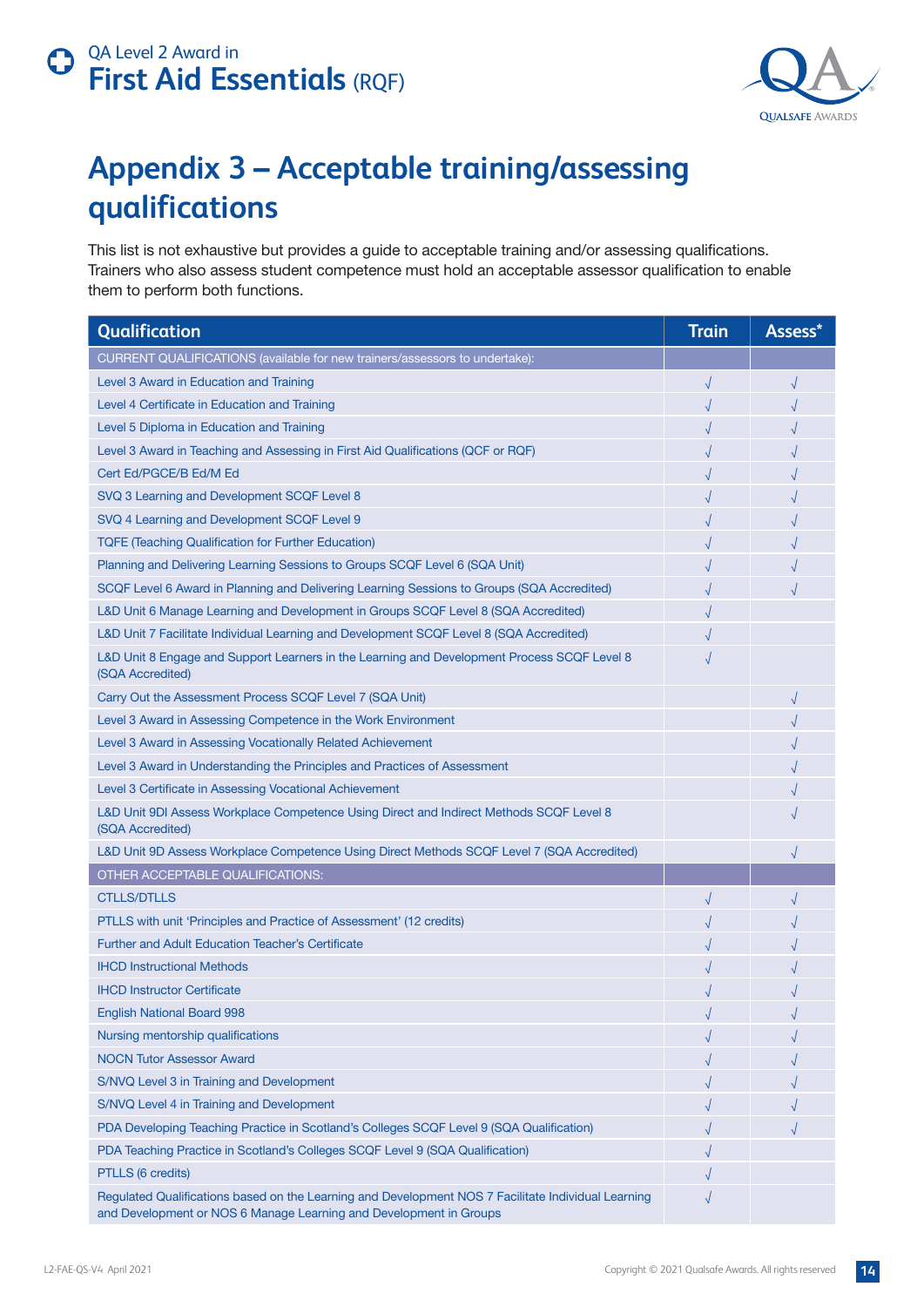![](_page_14_Picture_1.jpeg)

<span id="page-14-0"></span>

| Training Group A22, B22, C21, C23, C24                                                                        |  |
|---------------------------------------------------------------------------------------------------------------|--|
| Learning and Teaching - Assessment and Quality Standards SCQF Level 9 (SQA Unit)                              |  |
| A1 Assess Candidates Using a Range of Methods or D33 Assess Candidates Using Differing Sources<br>of Evidence |  |
| Conduct the Assessment Process SCQF Level 7 (SQA Unit)                                                        |  |
| A2 Assess Candidate Performance through Observation or D32 Assess Candidate Performance                       |  |
| Regulated Qualifications based on the Learning and Development NOS 9 Assess Learner Achievement               |  |

**Note:** Assessors who do not hold a formal assessing qualification may alternatively attend *First Aid Assessor CPD Training* with an Awarding Organisation/Body.

## **Appendix 4 – Qualifications suitable for internal quality assurance**

This list is not exhaustive but provides a guide to acceptable IQA qualifications:

L&D Unit 11 Internally Monitor and Maintain the Quality of Workplace Assessment SCQF Level 8 (SQA Accredited)

Level 4 Award in the Internal Quality Assurance of Assessment Processes and Practice

Level 4 Certificate in Leading the Internal Quality Assurance of Assessment Processes and Practice

Conduct the Internal Verification Process SCQF Level 8 (SQA Unit)

Regulated Qualifications based on the Learning and Development NOS 11 Internally Monitor and Maintain the Quality of Assessment

V1 Conduct Internal Quality Assurance of the Assessment Process or D34 Internally Verify the Assessment Process

Internally Verify the Assessment Process SCQF Level 8 (SQA Unit)

**Note:** IQAs who do not hold a formal internal quality assurance qualification may alternatively attend Internal Quality Assurance *CPD Training* with an Awarding Organisation/Body.